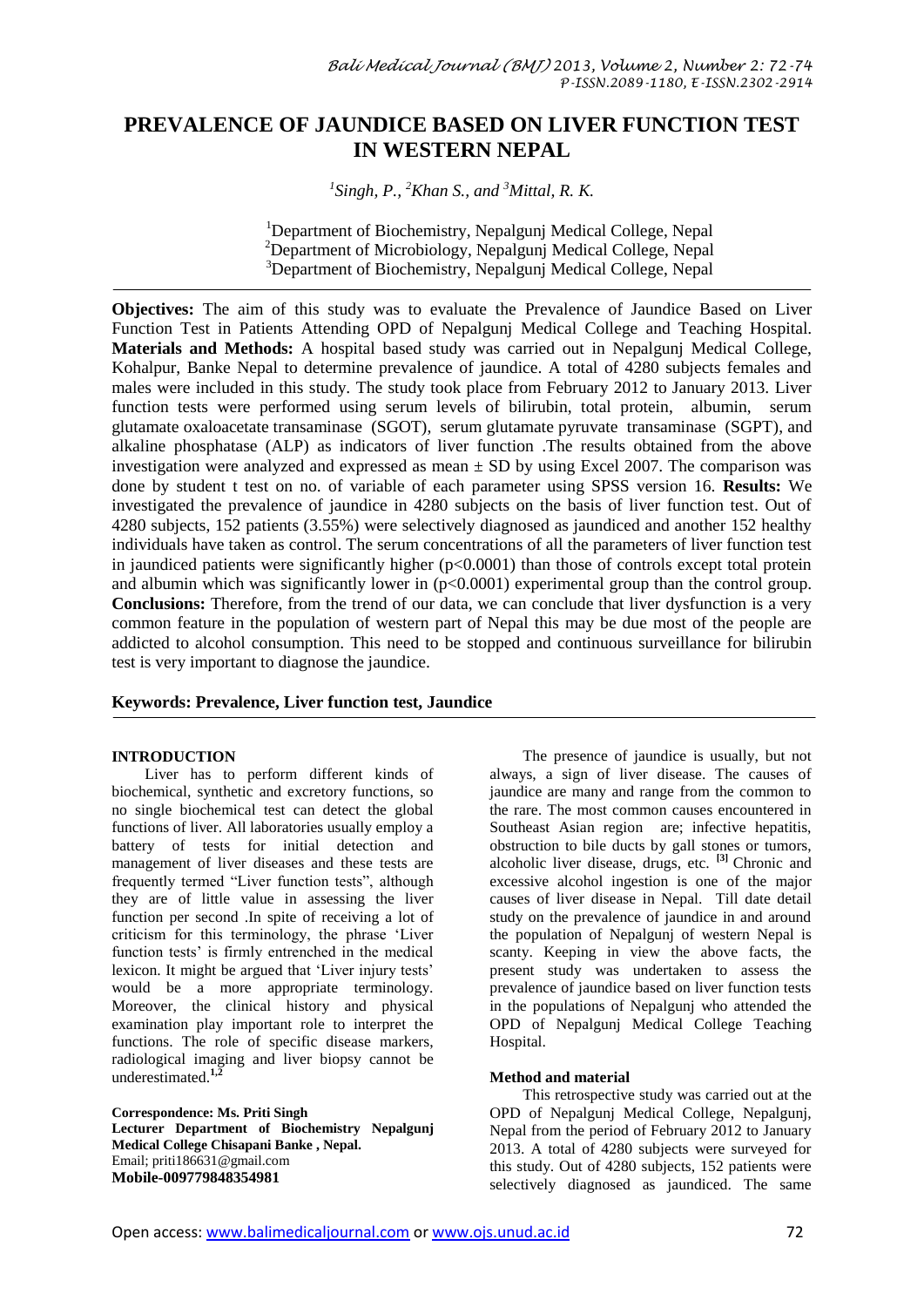number 152 of healthy individuals included in this study which serves as a control group. The mean age of all subjects were found to be  $49.08 \pm 11.11$ years.

A case of jaundice is diagnosed with a history of significant physical signs and supportive of liver function Abnormalities in liver function tests are increased or decreased levels of static biochemical tests,<br>including serum glutamate-oxaloacetate glutamate-oxaloacetate transaminase (SGOT), serum glutamate pyruvate transaminase (SGPT), alkaline phosphatase (ALP), bilirubin, total protein and albumin. The tests are most frequently obtained as part of liver function test panels. Serum levels of conjugated (direct) and total bilirubin were determined according to the method described by Kaplan. <sup>4</sup> The concentration of alkaline phosphatase (ALP) was determined as described by Burtis and Ashwood. 5 Serum glutamate-pyruvate transaminase (SGPT) and serum glutamate-oxaloacetate transaminase (SGOT) were determined according to the method of Wilkinson et al.<sup>6</sup> The conventional Biuret method was used in the estimation of protein level.<sup>7</sup>

The results obtained from the above investigation were analyzed and expressed as mean ± SD by using Excel 2007. The comparison was done by student t test on no. of variable of each parameter using SPSS version 16. Ethical approval for the study was taken from the institutional research ethical committee.

#### **RESULTS**

Out of 4280 subjects, 152 patients were selectively diagnosed as jaundiced serves as experimental group (A). The same number 152 of healthy individuals included in this study which serves as a control group (B). The mean ages of all subjects were found  $49.08 \pm 11.11$  years.

Serum levels of bilirubin, protein and lbumin of control and experimental groups were presented in Table 1. Serum concentration of liver enzymes of control and experimental groups were listed in Table 2.

| Table 1 Serum levels of Bilirubin, Protein and |
|------------------------------------------------|
| Albumin of control and experiment groups       |

| Parameters | Control         | Experiment      |        |  |  |
|------------|-----------------|-----------------|--------|--|--|
|            | $n = 152$       | $n = 152$       | р      |  |  |
| Total      | $0.64 \pm 0.24$ | $4.20 \pm 1.01$ | 0.0001 |  |  |
| hiliruhin  |                 |                 |        |  |  |
| (mg/dl)    |                 |                 |        |  |  |
| Direct     | $0.19 \pm 0.09$ | $1.32 \pm 0.92$ | 0.0001 |  |  |
| bilirubin  |                 |                 |        |  |  |
| (mg/dl)    |                 |                 |        |  |  |
| Total      | $6.98 \pm 1.01$ | $6.36 \pm 0.82$ | 0.0001 |  |  |
| protein    |                 |                 |        |  |  |
| (gm/dl)    |                 |                 |        |  |  |
| Albumin    | $4.62 \pm 0.72$ | $4.21 \pm 0.80$ | 0.0001 |  |  |
| (gm/dl)    |                 |                 |        |  |  |

Table 2 Serum concentration of liver enzymes of control and experiment groups

| control and experiment groups |                      |                         |        |  |  |
|-------------------------------|----------------------|-------------------------|--------|--|--|
| Parameter                     | Control<br>$n = 152$ | Experiment<br>$n = 152$ | р      |  |  |
| SGOT                          | $23.04 \pm 8.07$     | $130.01 \pm 7.30$       | < 0.05 |  |  |
| (IU/L)                        |                      |                         |        |  |  |
| SGPT (IU/L                    | $21.01 + 3.23$       | $110.00 + 5.10$         | < 0.05 |  |  |
| Alkaline                      | $135.02 \pm 30.35$   | $410.00 + 50.23$        | < 0.05 |  |  |
| phosphatase                   |                      |                         |        |  |  |
| (IU/L)                        |                      |                         |        |  |  |

### **DISCUSSION**

A total of 4280 subjects were surveyed for this study, out of 4280 subjects, 152 patients (3.55%) were selectively diagnosed as jaundiced and 96.45% were without jaundice (Figure 1).



Figure1 Prevalence of Jaundice

When diagnosing patients with liver disorders, it is important to employ appropriate history taking and physical examination to narrow down the differential diagnoses that are suggested by patterns of abnormal liver functions and to accurately determine the causative diseases on the basis of blood tests findings.

Results of our study showed that the important markers of jaundice; total and direct bilirubin are also significantly high in the experimental group. On the other hand, in contrary to this finding, our results revealed that serum albumin and total protein levels are significantly lower in the experimental group compared to control (Table 1) which corroborates well with the earlier report.<sup>8</sup>

In our study, we investigated all the parameters of liver function tests and the results of liver function enzymes i.e. SGPT, SGOT and ALP are significantly elevated in the experiment group than the control group (Table 2) which is in accordance with the earlier report that all parameters of liver enzymes are elevated during liver dysfunction. **9**

The serum concentrations of all the parameters of liver function test in jaundiced patients were significantly higher ( $p = 0.0001$ ) than those of controls except total protein and albumin which was significantly lower  $(p < 0.0001)$  in experiment group than the control group.